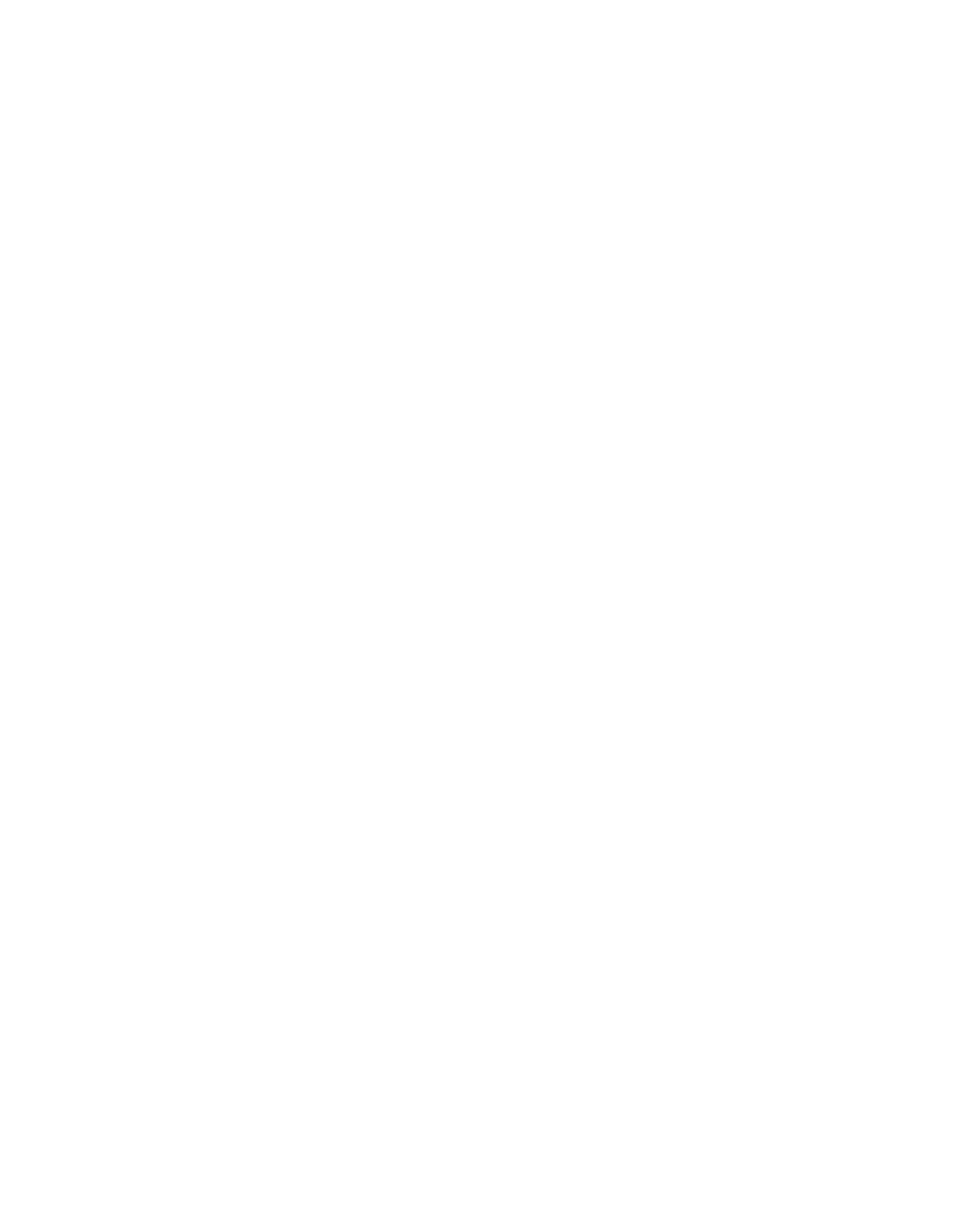## **Hebrew Scripture** Genesis 43:3-11,15

Joseph said to his brothers, "I am Joseph. Is my father still alive?" But his brothers could not answer him, so dismayed were they at his presence. Then Joseph said to his brothers, "Come closer to me." And they came closer. He said, "I am your brother, Joseph, whom you sold into Egypt. And now do not be distressed, or angry with yourselves, because you sold me here; for God sent me before you to preserve life. For the famine has been in the land these two years; and there are five more years in which there will be neither plowing nor harvest. God sent me before you to preserve for you a remnant on earth, and to keep alive for you many survivors. So it was not you who sent me here, but God; he has made me a father to Pharaoh, and lord of all his house and ruler over all the land of Egypt. Hurry and go up to my father and say to him, 'Thus says your son Joseph, God has made me lord of all Egypt; come down to me, do not delay. You shall settle in the land of Goshen, and you shall be near me, you and your children and your children's children, as well as your flocks, your herds, and all that you have. I will provide for you there--since there are five more years of famine to come--so that you and your household, and all that you have, will not come to poverty.' And he kissed all his brothers and wept upon them; and after that his brothers talked with him.

# **Psalter** Psalm 37:1-11, 39-40

Do not fret yourself because of evildoers; do not be jealous of those who do wrong. **For they shall soon wither like the grass, and like the green grass fade away.** 

Put your trust in the Lord and do good; dwell in the land and feed on its riches.

# **Take delight in the Lord, who shall give you your heart's desire.**

Commit your way to the Lord and put your trust in the Holy One who will bring it to pass.

**God will make your righteousness as clear as the light**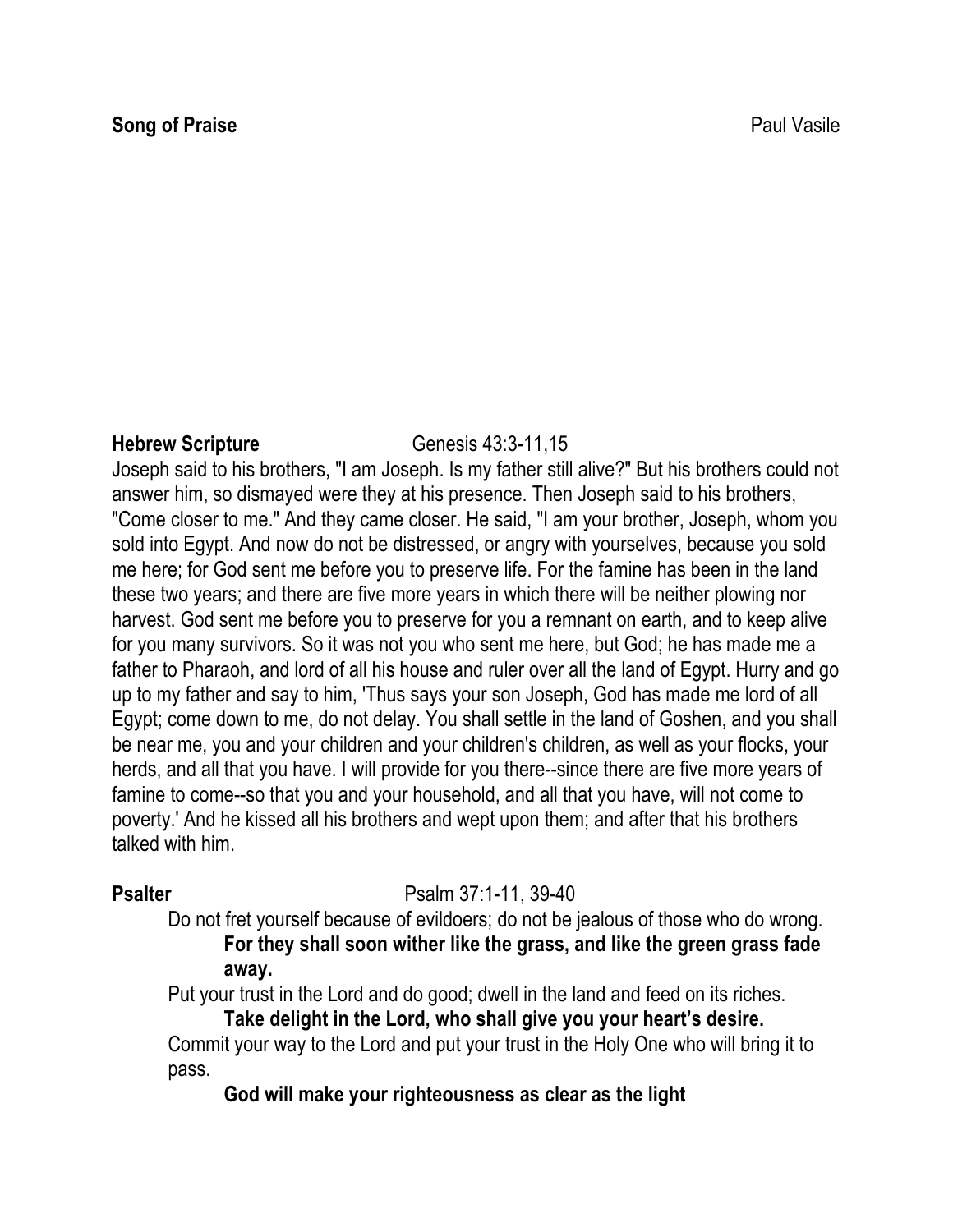## **and your just dealing as the noonday.**

Be still before the Lord and wait patiently for God.

**Do not fret yourself over the one who prospers,** 

### **the one who succeeds in evil schemes.**

Refrain from anger, leave rage alone; do not fret yourself; it leads only to evil. **For evildoers shall be cut off,** 

## **but those who wait upon the Lord shall possess the land.**

In a little while the wicked shall be no more;

you shall search out their place, but they will not be there.

### **But the lowly shall possess the land;**

### **they will delight in abundance of peace.**

But the deliverance of the righteous comes from the Lord, who is their stronghold in time of trouble.

## **The Lord will help them and rescue them; rescuing them from the wicked and delivering them, because they seek refuge in God.**

## **Gospel** Luke 6:27-38

Jesus continued, "But I say to you that listen, Love your enemies, do good to those who hate you, bless those who curse you, pray for those who abuse you. If anyone strikes you on the cheek, offer the other also; and from anyone who takes away your coat do not withhold even your shirt. Give to everyone who begs from you; and if anyone takes away your goods, do not ask for them again. Do to others as you would have them do to you. "If you love those who love you, what credit is that to you? For even sinners love those who love them. If you do good to those who do good to you, what credit is that to you? For even sinners do the same. If you lend to those from whom you hope to receive, what credit is that to you? Even sinners lend to sinners, to receive as much again. But love your enemies, do good, and lend, expecting nothing in return. Your reward will be great, and you will be children of the Most High; for he is kind to the ungrateful and the wicked. Be merciful, just as your Father is merciful. "Do not judge, and you will not be judged; do not condemn, and you will not be condemned. Forgive, and you will be forgiven; give, and it will be given to you. A good measure, pressed down, shaken together, running over, will be put into your lap; for the measure you give will be the measure you get back."

## **Reflection**

## **Prayers of the People and the Prayer of Jesus**

For the Church: that we may be instruments of God's mercy and compassion by sharing what the forgiveness that we have received with others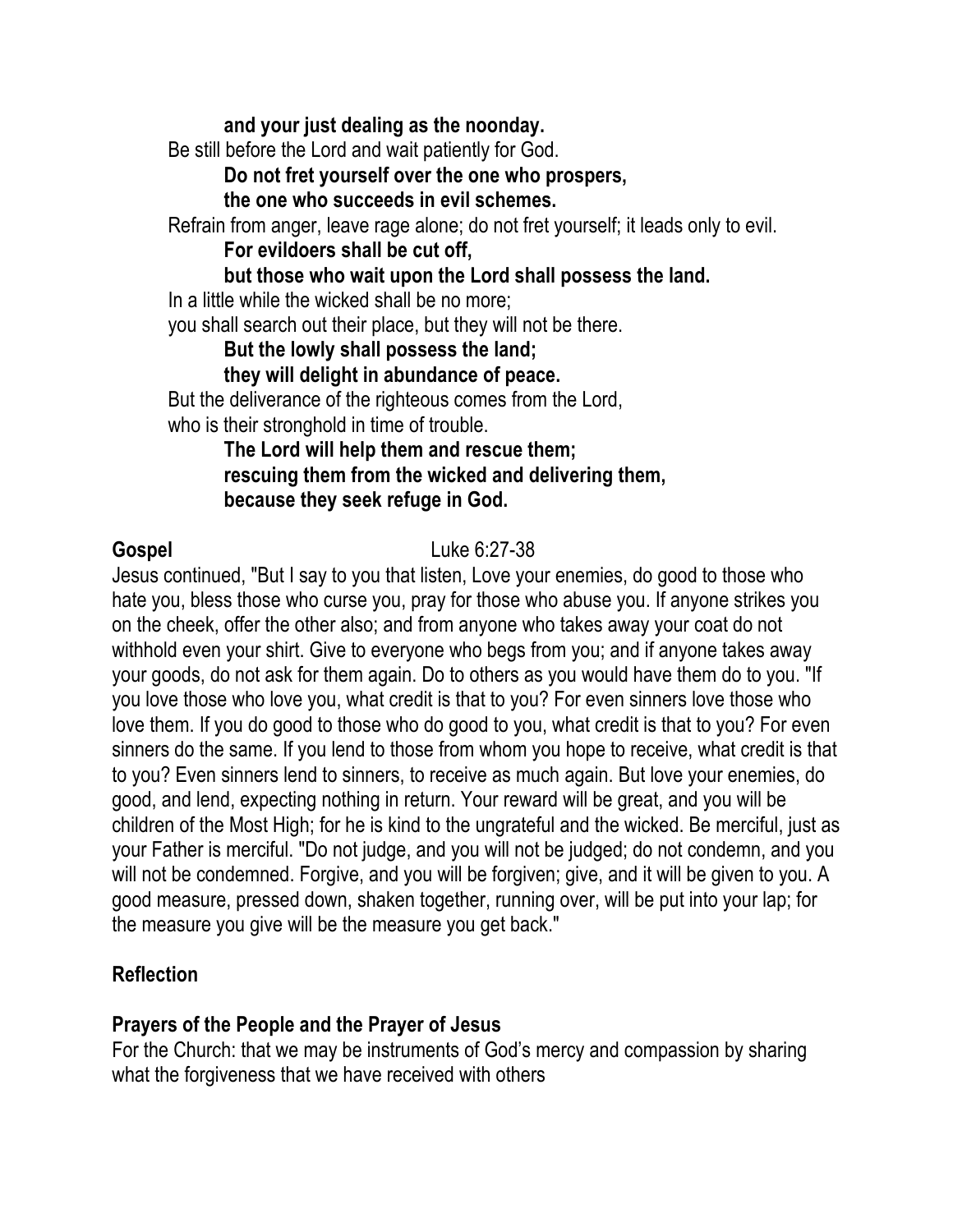For Peace: that God will guide world leaders to end nuclear weapon proliferation and use their resources to end famine, disease, and oppression

For all who have been our enemies, whether politically, economically, or personally: that we may let go of hurts and grudges, and seek a new understanding of them

For healing of racial and ethnic hatreds: that all people may see the value and dignity of each person as a child of God

For new minds and hearts: that the Spirit will help us to recognize those in need as our sisters and brothers and give us the courage to respond to them as friends

For the grace to forgive: that God will help us to forgive those who have injured us and to pray for them and their needs

For all who have never experienced forgiveness: that they may encounter the free and healing gift of forgiveness through someone who loves as Jesus taught

For all who are suffering: that God will free those unjustly held, bring justice to the oppressed, hope to those who are grieving, and healing to the sick

*Please pray the Prayer of Jesus in whatever language is most comfortable for you. The following are offered as examples…*

> **Our Father/Mother/Creator, who art in heaven, hallowed be thy name. Thy kingdom come. Thy will be done on earth, as it is in heaven. Give us this day our daily bread, and forgive us our debts/sins/trespasses, as we forgive our debtors/those who sin/trespass against us. And lead us not into temptation, but deliver us from evil. For thine is the kingdom, and the power, and the glory, forever. Amen.**

**Musical Offering** By the Grace of God **arr.** Anthony Giamonco *Offerings may be placed in passed plates, mailed to: First Church of Christ in Mansfield UCC. Box 36. Mansfield Center, CT 06250, or given online at www.myfcc.info*